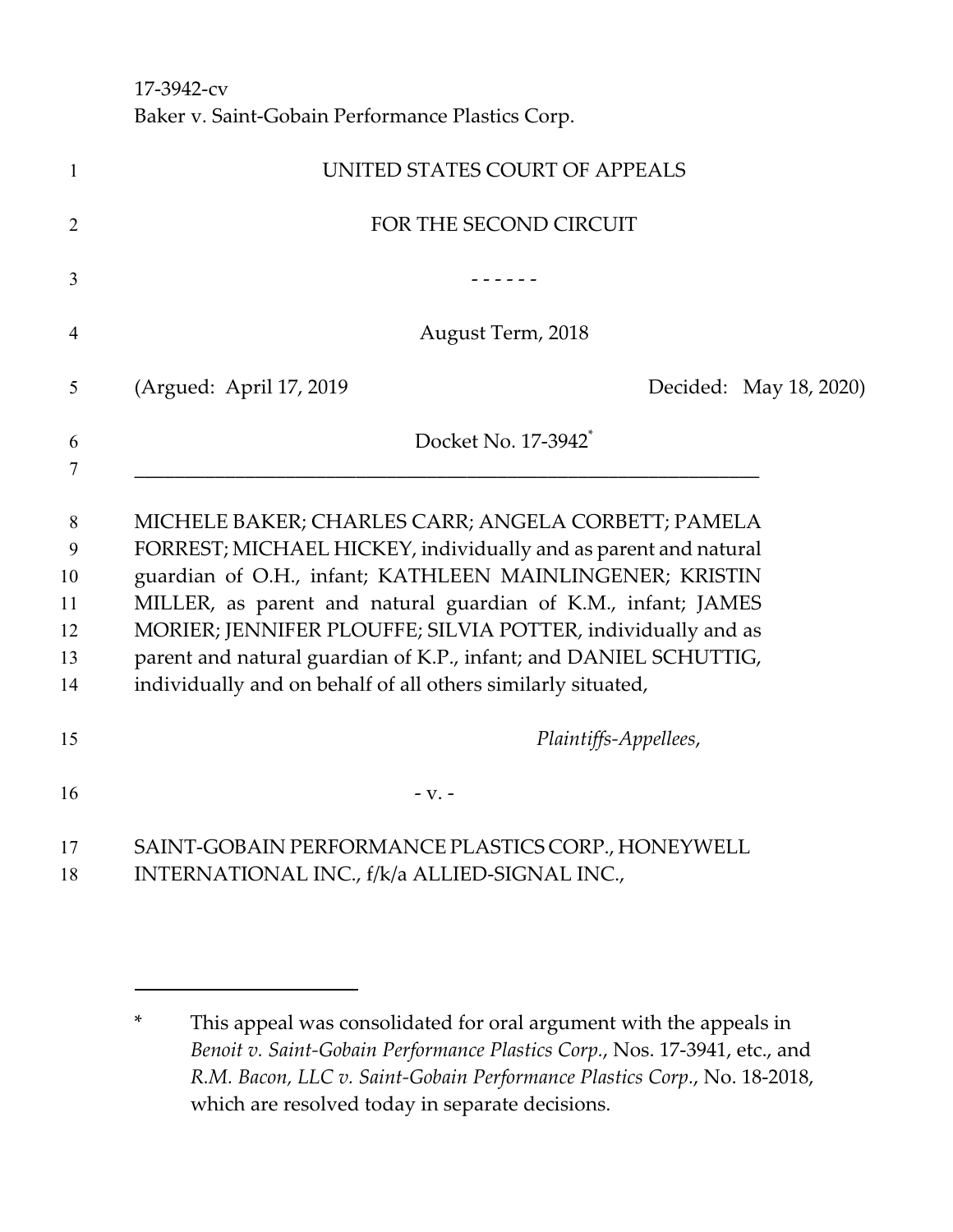| Before: KEARSE, POOLER, and CARNEY, Circuit Judges.                                               |
|---------------------------------------------------------------------------------------------------|
| In this action, commenced as a class action by residents of the Village of                        |
| Hoosick Falls, New York, defendants--the owner and a past owner of a                              |
| manufacturing facility using a chemical, perfluorooctanoic acid ("PFOA"), and                     |
| disposing of that chemical in a manner that contaminated the water supply in the                  |
| Village--appeal pursuant to 28 U.S.C. § 1292(b) from so much of an order of the                   |
| United States District Court for the Northern District of New York, Lawrence E. Kahn,             |
| <i>Judge</i> , as denied their motion under Fed. R. Civ. P. $12(b)(6)$ to dismiss plaintiffs' (1) |
| claims of negligence and strict liability for (a) personal injury in the nature of                |
| accumulation of PFOA in the blood, thereby increasing risks of various types of                   |
| illness, and (b) damage to property; (2) claims of trespass and nuisance for                      |
| contamination of water in privately owned wells; and (3) requests for the costs of                |
| medical monitoring as consequential damages for (a) personal injury or (b) damage                 |
| to property, see Baker v. Saint-Gobain Performance Plastics Corp., 232 F.Supp.3d 233              |
| (2017). For the reasons discussed in our opinion issued today in Benoit v. Saint-Gobain           |

<sup>\*\*</sup> The Clerk of Court is directed to amend the official caption to conform with the above.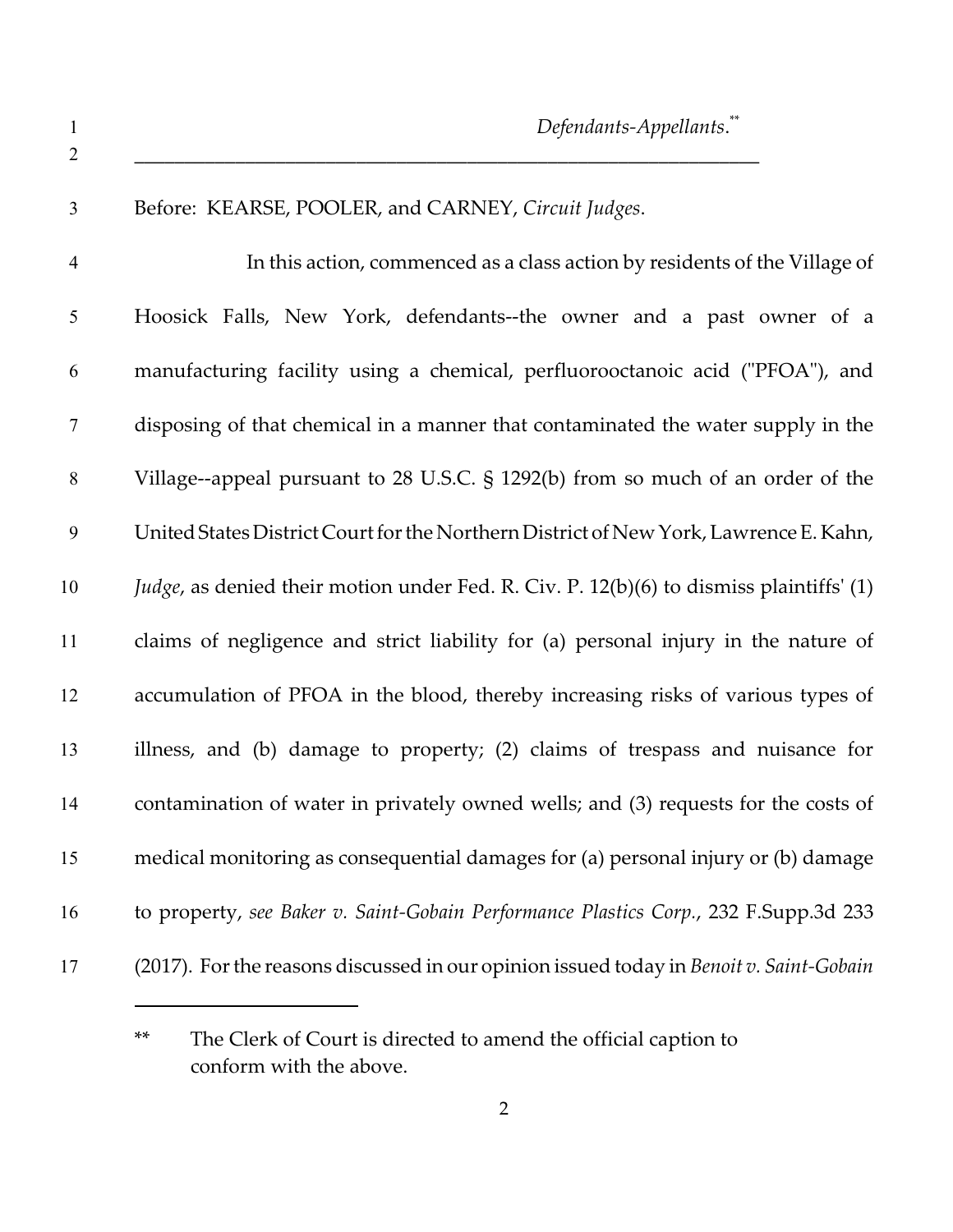| $\mathbf{1}$   | Performance Plastics Corp., Nos. 17-3941, etc., which was argued in tandem with the     |
|----------------|-----------------------------------------------------------------------------------------|
| $\overline{2}$ | present appeal and involved the same issues, we reject defendants' contentions that     |
| $\mathfrak{Z}$ | the district court erred in denying their motion to dismiss plaintiffs' claims of       |
| $\overline{4}$ | personal injury and requests for medical monitoring as relief for such injuries, and in |
| 5              | denying their motion to dismiss plaintiffs' claims of property damage. We conclude      |
| 6              | that the district court's ruling that medical monitoring is available relief for claims |
| 7              | solely of property damage is not an order that meets the criteria for immediate review  |
| 8              | under 28 U.S.C. § 1292(b), and we thus dismiss, as improvidently allowed, so much       |
| 9              | of the appeal as seeks reversal of that part of the district court's order.             |
| 10             | Affirmed in part; dismissed in part.                                                    |
| 11             | STEPHEN G. SCHWARZ, Rochester, New York (Faraci                                         |
| 12             | Lange, Rochester, New York; Robin L. Greenwald,                                         |
| 13             | James J. Bilsborrow, William A. Walsh, Weitz &                                          |
| 14             | Luxenberg, New York, New York, on the brief), for                                       |
| 15             | Plaintiffs-Appellees.                                                                   |
| 16             | SHEILA L. BIRNBAUM, New York, New York (Mark S.                                         |
| 17             | Cheffo, Bert L. Wolff, Lincoln Davis Wilson, Quinn                                      |
| 18             | Emanuel Urquhart & Sullivan, New York, New York;                                        |
| 19             | Dechert, New York, New York, on briefs), for                                            |
| 20             | Defendant-Appellant Saint-Gobain Performance Plastics                                   |
| 21             | Corp.                                                                                   |
| 22             | ARNOLD & PORTER KAYE SCHOLER, Washington, D.C.                                          |
| 23             | (Michael D. Daneker, Elissa J. Preheim, Washington,                                     |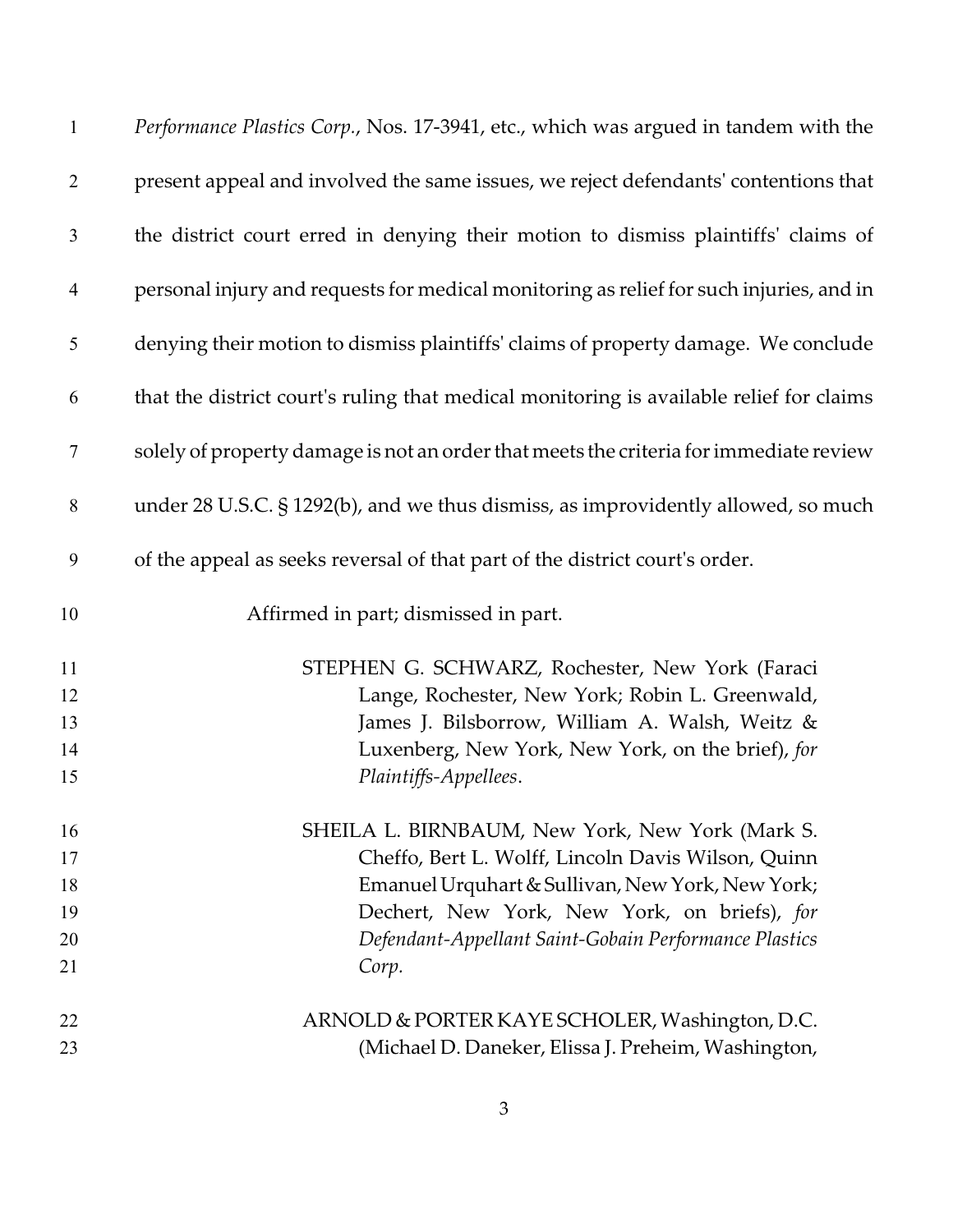| 1  | D.C.; Jennifer R. Kwapisz, Arnold & Porter Kaye                                        |
|----|----------------------------------------------------------------------------------------|
| 2  | Scholer, New York, New York, of counsel), for                                          |
| 3  | Defendant-Appellant Honeywell International Inc.                                       |
| 4  | Natural Resources Defense Council, New York, New York                                  |
| 5  | (Vivian H.W. Wang, of counsel), filed a brief as Amicus                                |
| 6  | Curiae, in support of Plaintiffs-Appellees.                                            |
| 7  | Public Justice, Denver, Colorado (Neil Levine, of counsel),                            |
| 8  | filed a brief as Amicus Curiae, in support of Plaintiffs-                              |
| 9  | Appellees.                                                                             |
| 10 | Reed Smith, New York, New York (Oliver Beiersdorf, of                                  |
| 11 | counsel), filed a brief for Amici Curiae Product Liability                             |
| 12 | Advisory Council, Inc. & National Association of                                       |
| 13 | Manufacturers, in support of Defendants-Appellants.                                    |
| 14 | Bird, Charlotte, North Carolina<br>Alston<br>$\&$<br>(David                            |
| 15 | Venderbush, New York, New York; Brian D. Boone,                                        |
| 16 | Charlotte, North Carolina, of counsel), filed a brief for                              |
| 17 | Amici Curiae Chamber of Commerce of the United States                                  |
| 18 | of America, Pharmaceutical Research and Manufacturers                                  |
| 19 | of America, and The Business Council for New York State,                               |
| 20 | Inc., in support of Defendants-Appellants.                                             |
| 21 | PER CURIAM:                                                                            |
| 22 | The present action is a class action--in which there have as yet been no               |
| 23 | class certifications--whose putative classes include all individual owners or renters  |
| 24 | of real property within the Village of Hoosick Falls, New York (the "Village"), and    |
| 25 | anyone who consumed water from the Village and exhibits a heightened level of the      |
| 26 | toxic chemical perfluorooctanoic acid ("PFOA") in the blood, see Baker v. Saint-Gobain |
|    |                                                                                        |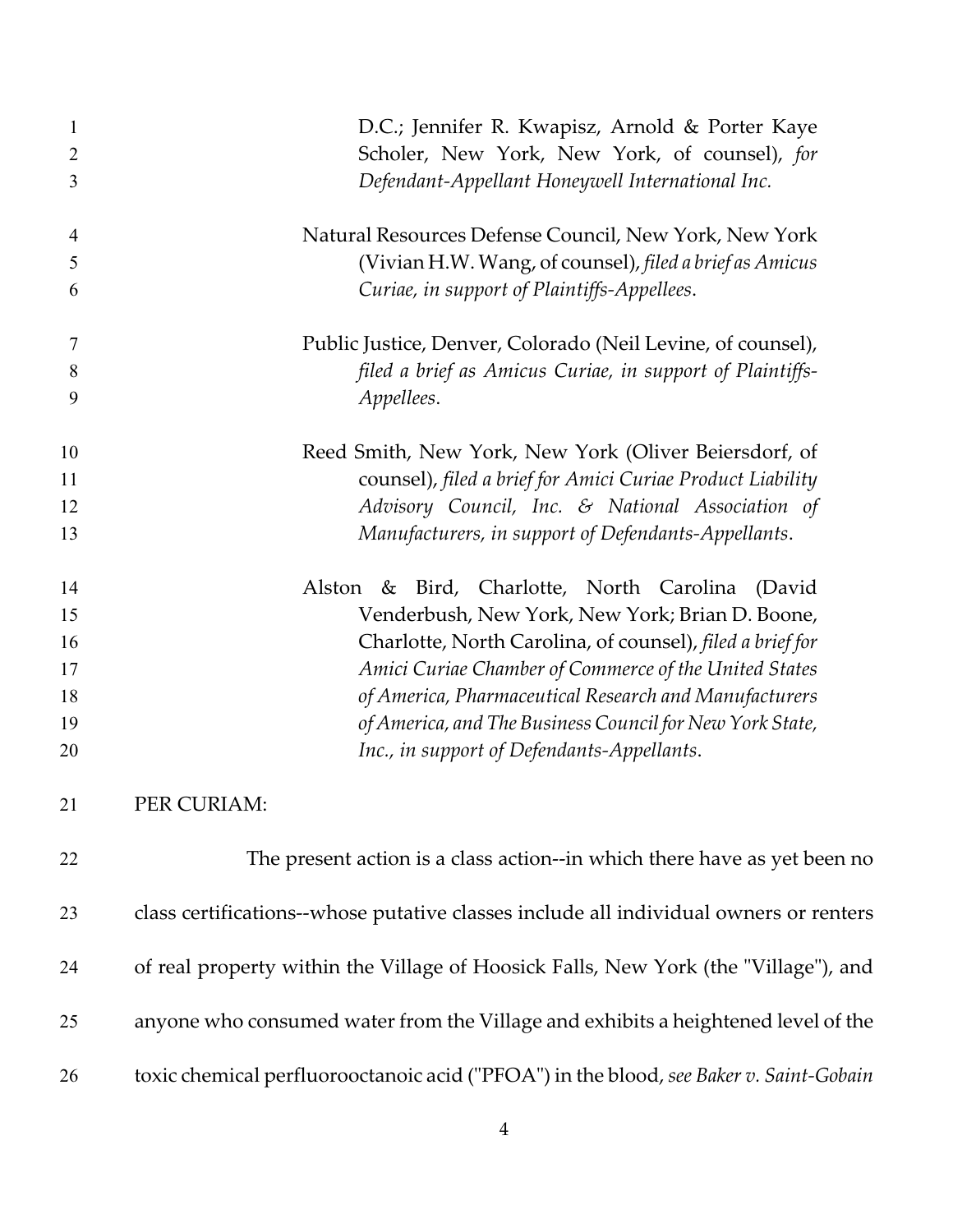| $\mathbf{1}$   | Performance Plastics Corp., 232 F.Supp.3d 233, 236 & n.1, 256 (N.D.N.Y. 2017)               |
|----------------|---------------------------------------------------------------------------------------------|
| $\overline{2}$ | ("Baker I"). The complaint alleges that defendants Saint-Gobain Performance Plastics        |
| 3              | Corp. and Honeywell International Inc., f/k/a Allied-Signal Inc., respectively the          |
| $\overline{4}$ | owner and a past owner of a manufacturing facility in the Village, negligently used         |
| 5              | and disposed of PFOA in a manner that contaminated the Village's water supply.              |
| 6              | Defendants appeal pursuant to 28 U.S.C. § 1292(b) from so much of an order of the           |
| $\tau$         | United States District Court for the Northern District of New York, Lawrence E. Kahn,       |
| 8              | Judge, as denied their motion under Fed. R. Civ. P. 12(b)(6) for dismissal of plaintiffs'   |
| 9              | (1) claims of negligence and strict liability (a) for personal injury in the nature of      |
| 10             | accumulation of PFOA in the blood, thereby increasing risks of various types of             |
| 11             | illness, and (b) for damage to property; (2) claims of trespass and nuisance for            |
| 12             | contamination of water in privately owned wells; and (3) requests for the costs of          |
| 13             | medical monitoring as consequential damage for (a) personal injury or (b) damage to         |
| 14             | property, see Baker I, 232 F.Supp.3d at 252-53, 256-57.                                     |
| 15             | This appeal was argued in tandem with two others that are decided                           |
| 16             | today, including Benoit v. Saint-Gobain Performance Plastics Corp., Nos. 17-3941, etc., --- |
| 17             | F.3d --- (2d Cir. 2020) ("Benoit II"). Benoit II was a consolidated appeal from orders in   |
|                |                                                                                             |

16 actions before Judge Kahn, brought by residents of the Village who asserted the